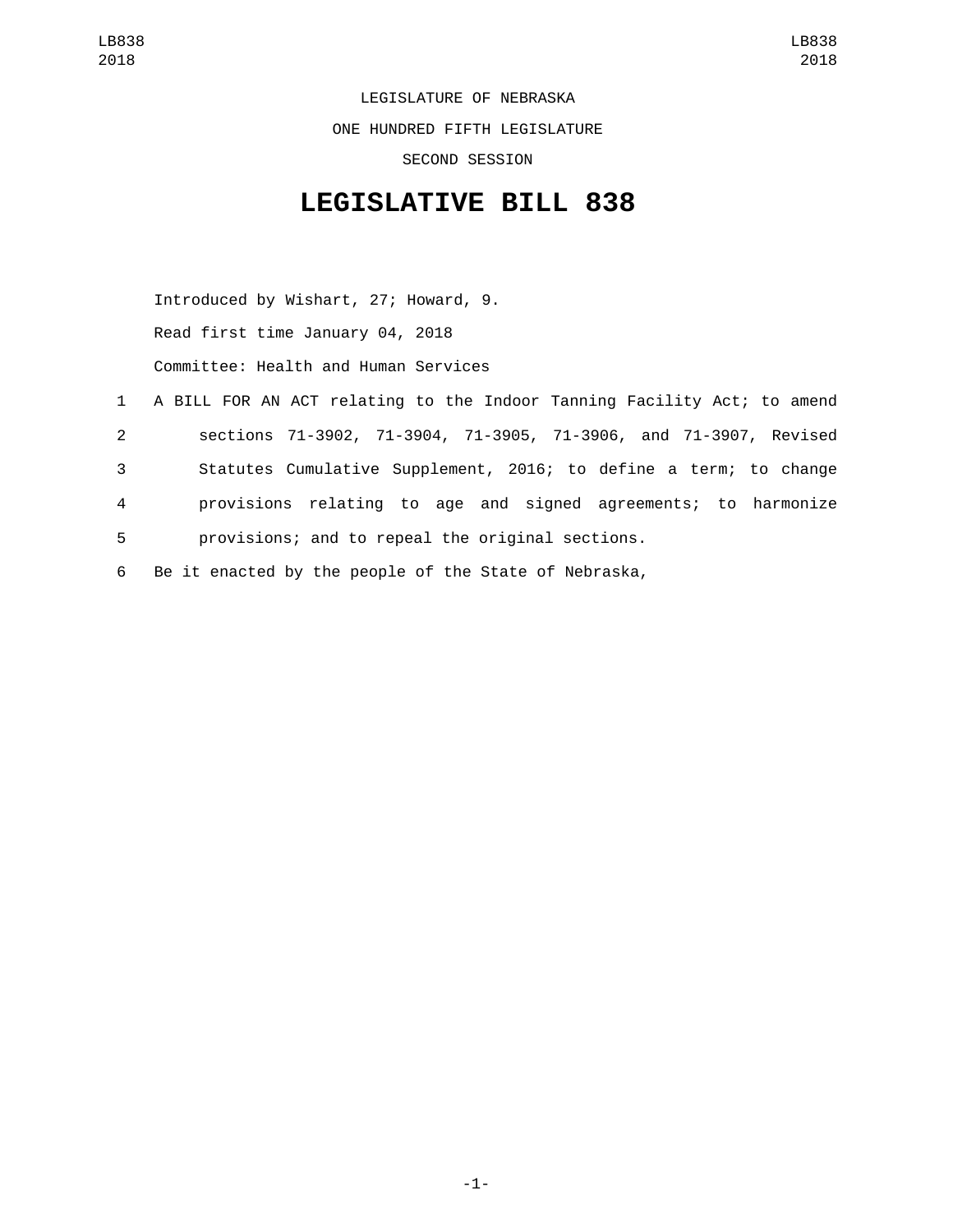Section 1. Section 71-3902, Revised Statutes Cumulative Supplement, 2 2016, is amended to read:

71-3902 For purposes of the Indoor Tanning Facility Act:

 (1) Board means the Board of Cosmetology, Electrology, Esthetics, 5 Nail Technology, and Body Art;

 (2) Department means the Division of Public Health of the Department 7 of Health and Human Services;

 (3) Operator means a person designated by the tanning facility owner or tanning equipment lessee to operate, or to assist and instruct in the operation and use of, the tanning facility or tanning equipment;

 (4) Phototherapy means the use of equipment that emits ultraviolet radiation for the diagnosis or treatment of disease or injury;

 (5) (4) Tanning equipment means any device that emits electromagnetic radiation with wavelengths in the air between two hundred nanometers and four hundred nanometers and that is used for tanning of the skin. Tanning equipment includes, but is not limited to, a sunlamp, 17 tanning booth, or tanning bed; and

 (6) (5) Tanning facility means a location, place, area, structure, or business that provides access to tanning equipment. Tanning facility includes, but is not limited to, any tanning business, salon, health club, apartment, or condominium, which has tanning equipment that is made available for public or commercial use, regardless of whether a fee is 23 charged for access to the tanning equipment.

 Sec. 2. Section 71-3904, Revised Statutes Cumulative Supplement,  $2016$ , is amended to read:

71-3904 The Indoor Tanning Facility Act does not apply to:

 (1) A physician licensed under the Uniform Credentialing Act who 28 uses phototherapy  $\tau$  in the practice of medicine, medical diagnostic and therapeutic equipment that emits ultraviolet radiation; or

 (2) Any individual who owns tanning equipment exclusively for 31 personal, noncommercial use.

-2-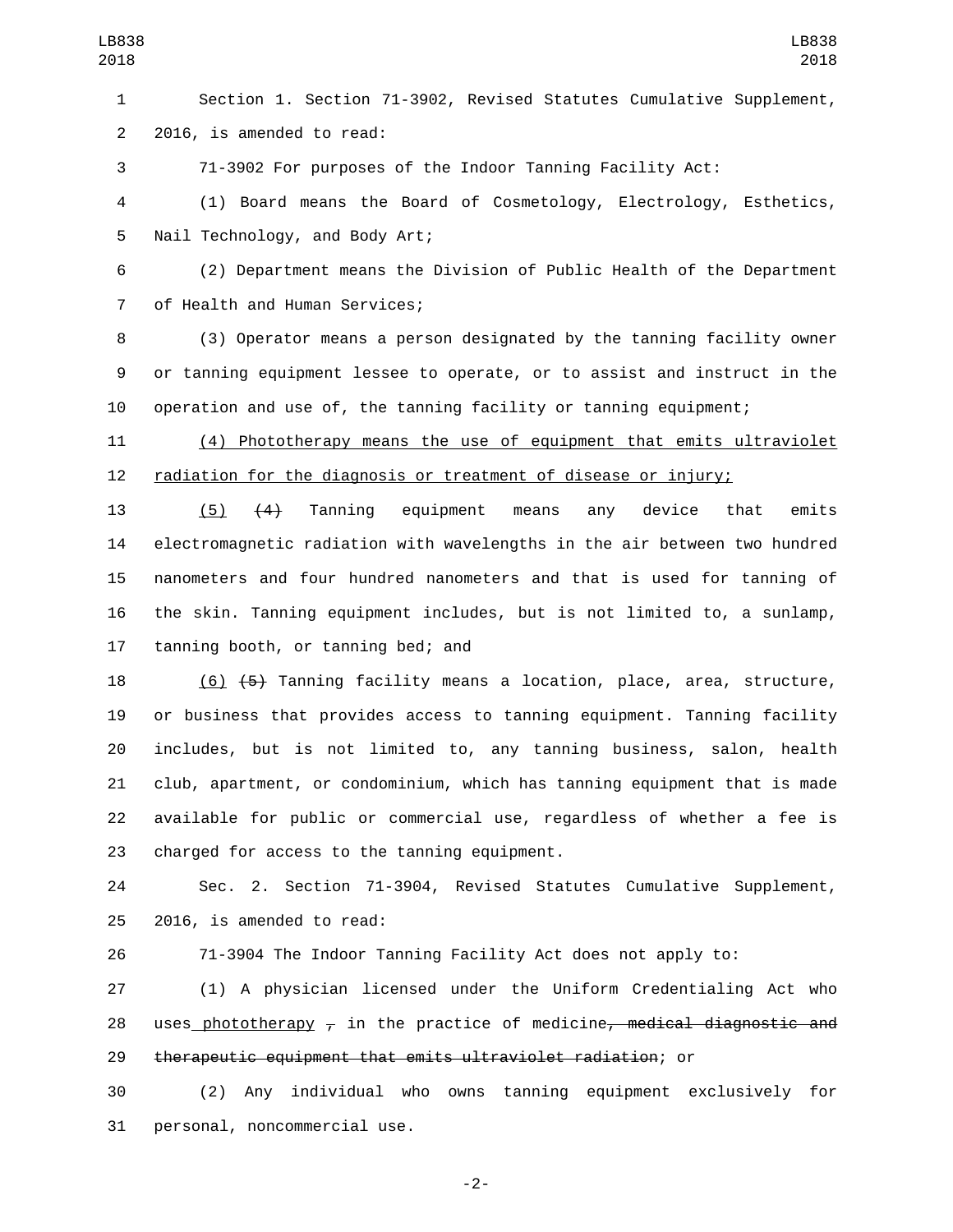Sec. 3. Section 71-3905, Revised Statutes Cumulative Supplement, 2 2016, is amended to read:

 71-3905 It shall be unlawful for an operator, an owner of a tanning facility, or a lessee of a tanning facility to allow any person less than 5 eighteen sixteen years of age to use tanning equipment at the tanning facility unless the person is accompanied by a parent or legal guardian. Before each use of tanning equipment by any person less than sixteen years of age, the operator, owner, or lessee shall secure a statement signed at the tanning facility by the minor's parent or legal guardian stating that the person signing the statement is the minor's parent or legal guardian, that the parent or legal guardian has read and understood the warnings given by the tanning facility, that the parent or legal guardian consents to the minor's use of tanning equipment, and that the parent or legal guardian agrees that the minor will use protective eyewear while using the tanning equipment. The operator, owner, or lessee shall require proof of age from each person before allowing the person access to tanning equipment. For purposes of this section, proof of age shall include, but not be limited to, a driver's license or other government-issued identification containing the person's date of birth 20 and photograph or digital image.

 Sec. 4. Section 71-3906, Revised Statutes Cumulative Supplement, 22 2016, is amended to read:

 71-3906 Any operator, owner of a tanning facility, or lessee of a 24 tanning facility who allows any person less than eighteen sixteen years 25 of age to use tanning equipment at the tanning facility without being accompanied by the parent or legal guardian who signed the statement 27 required under section 71-3905 shall be subject to a civil penalty of one hundred dollars to be imposed and collected by the department. The department shall remit the civil penalty to the State Treasurer for distribution in accordance with Article VII, section 5, of the 31 Constitution of Nebraska.

-3-